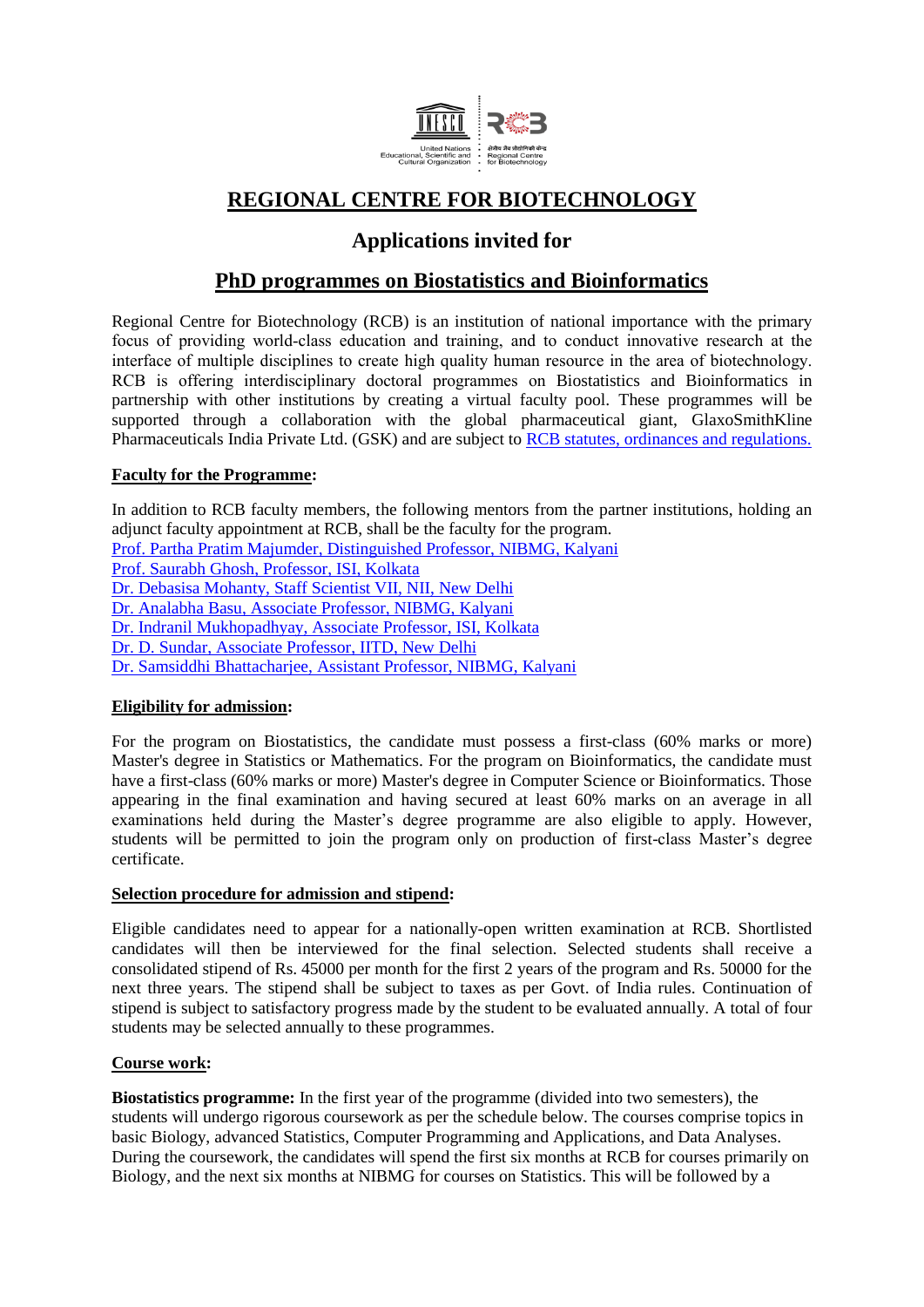three-months statistical internship at GSK's Clinical development operations centre in Bengaluru. Each candidate will be assigned a thesis supervisor from among the members of the faculty for the program and work at the NIBMG. Please [click here](http://rcb.res.in/upload/MSc-PhD_curriculum_FINAL.pdf) for the detailed course content.

| S. No. | <b>Course Title</b>                     | Code           | <b>Credits</b>              |
|--------|-----------------------------------------|----------------|-----------------------------|
|        | <b>Semester I</b>                       |                |                             |
| 1.     | <b>Introductory Biology</b>             | <b>RCB 201</b> | $\Omega$                    |
| 2.     | Biochemistry                            | <b>RCB 301</b> | 3                           |
| 3.     | Molecular Biology & Genetic Engineering | <b>RCB 303</b> | 3                           |
| 4.     | Microbiology                            | <b>RCB 304</b> | 3                           |
| 5.     | <b>Research Methods</b>                 | <b>RCB 411</b> | 3                           |
| 6.     | Scientific Communication                | <b>RCB 413</b> | $\mathcal{D}_{\mathcal{L}}$ |
|        |                                         |                |                             |
|        | <b>Semester II</b>                      |                |                             |
| 1.     | Data Driven Statistical Methods         | <b>RCB 433</b> | 3                           |
| 2.     | Programming in R                        | <b>RCB 434</b> | 3                           |
| 3.     | <b>Computational Statistics</b>         | <b>RCB 435</b> | 3                           |
| 4.     | Survival Analysis & Clinical Trials     | <b>RCB 436</b> | 3                           |
| 5.     | Human Genetics & Genomics               | <b>RCB 437</b> | 3                           |

**Bioinformatics program:** In the first year of the program, the students will undergo rigorous coursework as listed below. Additional courses in biological sciences may be prescribed for the computer science graduates. Each candidate will be assigned a thesis supervisor from among the members of the faculty for the program and work at RCB. Please [click here](http://rcb.res.in/upload/MSc-PhD_curriculum_FINAL.pdf) for the detailed course content.

| No. | <b>Course Title</b>                 | Code           | <b>Credits</b> |
|-----|-------------------------------------|----------------|----------------|
|     | <b>Biostatistics</b>                | <b>RCB 316</b> |                |
| 2.  | <b>Research Methods</b>             | <b>RCB 411</b> |                |
| 3.  | Scientific Communication            | <b>RCB 413</b> |                |
| 4.  | Introduction to Drug Discovery $\&$ | <b>THS 409</b> |                |
|     | Development                         |                |                |

#### **Application procedure:**

Interested students may apply [online](http://162.144.90.128/rcb-portal-new) by paying the prescribed application fee of Rs. 1000. The last date of application is 20-July-2018. Eligible candidates shall be invited for a written test and interview on August 1, 2018. on 27th and/or 28th July 2018 at RCB in Faridabad. Selected students are required to join the program

### **Fees:**

| Rs. 5000 per semester                           |
|-------------------------------------------------|
| Rs. 6000 per semester                           |
| Rs. 3000 per semester                           |
| Rs. 1000 per semester                           |
| Rs. 10000 (at the time of submission of thesis) |
| Rs. 5000 (at the time of admission)             |
| Rs. 1200 per semester                           |
| As per the installed meter                      |
| As per actual                                   |
|                                                 |